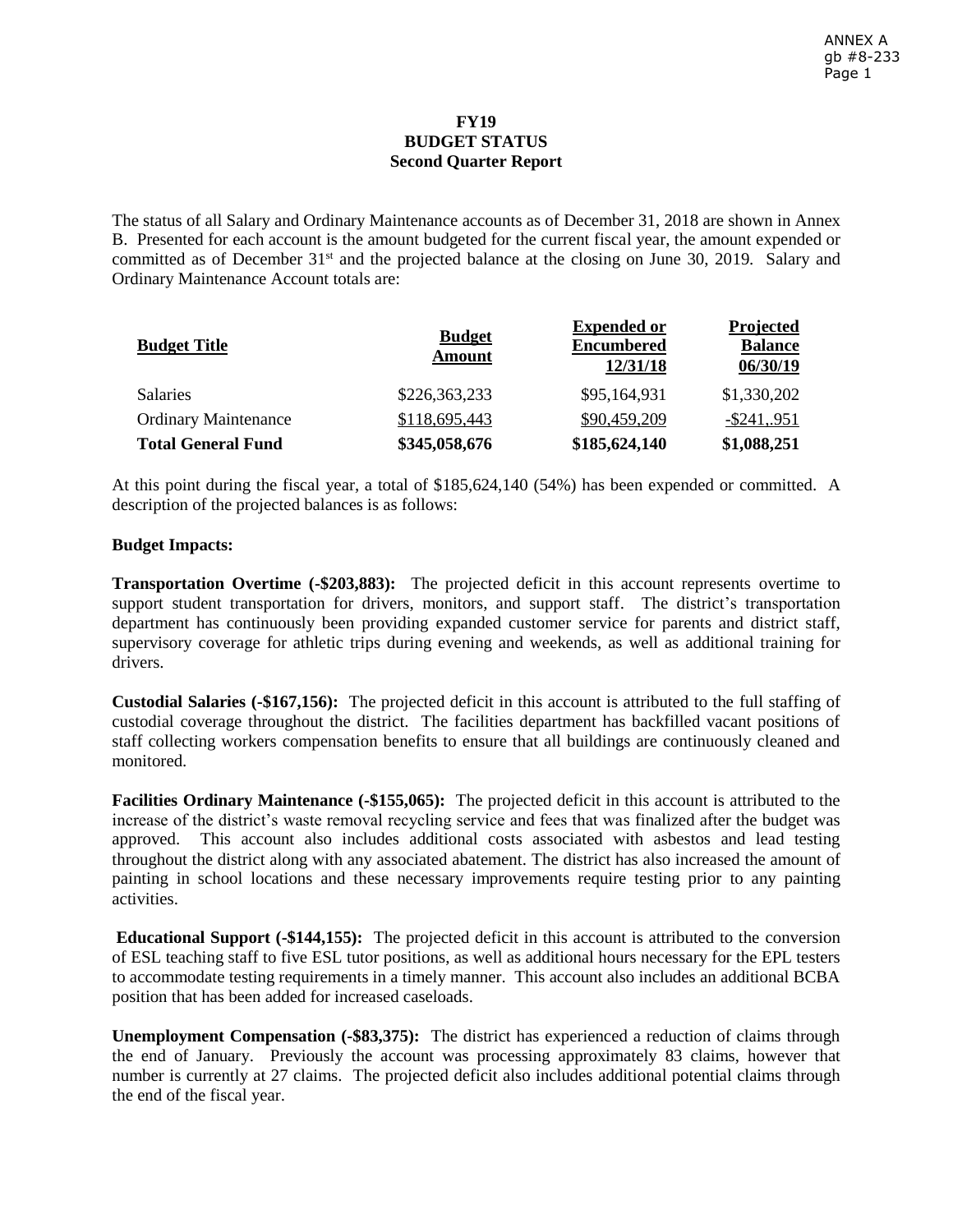## **Accounts with Projected Balances to Offset Deficit Accounts:**

**Teachers (\$1,324,952):** The projected balance represents vacancy savings of payrolls through the end of February. This is approximately 1% of the total budgeted amount. The projection includes the cost of replacement positions through the end of the school year.

**Utilities (\$543,640):** The City recently negotiated a new contract for the supply of natural gas and reallocated all district accounts into two new packages due to the capacity of each individual account. Nineteen accounts are moving to the new contract rates and the price has been reduced from \$0.848/therm to \$.49183/therm. With the remaining 36 accounts, these will return to the [Eversource default supply at a](https://www.eversource.com/content/ema-c/residential/my-account/billing-payments/about-your-bill/rates-tariffs/gas-fixed-price-option)  [winter rate of \\$0.5982/therm.](https://www.eversource.com/content/ema-c/residential/my-account/billing-payments/about-your-bill/rates-tariffs/gas-fixed-price-option) The previous rate on these accounts were \$0.848 per therm. This reduction of contracted rates, as well as a milder heating season has resulted in significant savings.

**Maintenance Salaries (\$236,725):** The balance in this account represents approximately five facilities staff that have been on workers compensations since the start of the school year, as well as the current vacancy of the Energy Management position.

**Instructional Assistants (\$140,613):** The projected balance represents vacancy savings of payrolls through the end of February. The projection includes the cost of any vacant positions through the end of the school year.

Based on the projected balance, the Administration recommends the following actions:

| <b>Account Number</b> | <b>Account Name</b>                                                                                            | Amount      |
|-----------------------|----------------------------------------------------------------------------------------------------------------|-------------|
| 500-92204             | <b>Textbook Purchases</b>                                                                                      | \$1,163,250 |
|                       | For the purchase of Middle School (Grades 7 and 8) Math                                                        |             |
|                       | Textbooks, Grades 9, 10, and 11 Science Textbooks, and                                                         |             |
|                       | <b>Grade 8 Social Studies Textbooks</b>                                                                        |             |
| 500136-92000          | Miscellaneous OM (Line N. School Safety)                                                                       | \$110,000   |
|                       | For the installation of upgraded security cameras at Worcester Technical<br>High School and Claremont Academy. |             |
| 500152-92000          | Facilities Ordinary Maintenance (Line B. Building Repair)<br>For building repair projects at schools           | \$100,000   |
| 500152-92000          | Facilities Ordinary Maintenance (Line F. Environmental<br>Management)                                          | \$65,000    |
|                       | For required environmental abatement work at schools.                                                          |             |